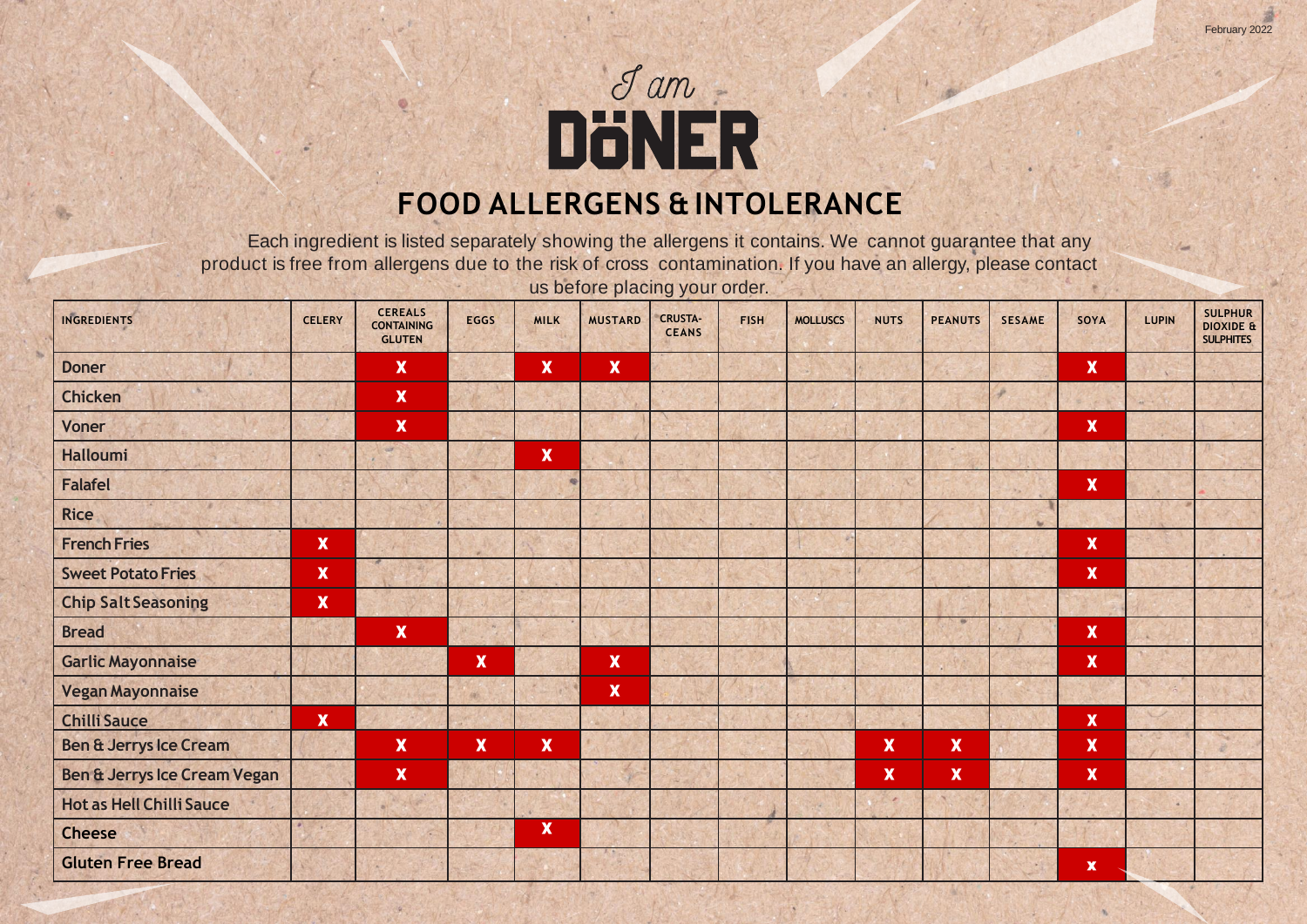

#### **Please note this matrix is right for is you order the item straight off the menu with no customisations / modifications.**

We cannot guarantee that any product is free from allergens due to the risk of cross contamination. If you have an allergy, please contact us before placing your order.

### *PLEASE NOTE GLUTEN FREE BREAD IS AVALABLE FOR THE BERLIN DONERS.*

| <b>INGREDIENTS</b>          | <b>CELERY</b>             | <b>CEREALS</b><br><b>CONTAINING</b><br><b>GLUTEN</b> | <b>EGGS</b>        | <b>MILK</b>               | <b>MUSTARD</b>              | <b>CRUSTA-</b><br><b>CEANS</b> | <b>FISH</b> | <b>MOLLUSCS</b> | <b>NUTS</b> | <b>PEANUTS</b> | <b>SESAME</b> | SOYA                      | <b>LUPIN</b> | <b>SULPHUR</b><br><b>DIOXIDE &amp;</b><br><b>SULPHITES</b> |
|-----------------------------|---------------------------|------------------------------------------------------|--------------------|---------------------------|-----------------------------|--------------------------------|-------------|-----------------|-------------|----------------|---------------|---------------------------|--------------|------------------------------------------------------------|
| <b>House Special Berlin</b> | $\mathbf x$               | $\mathbf{x}$                                         | $\mathbf x$        | $\boldsymbol{\mathsf{x}}$ | $\mathbf{x}$                |                                |             |                 |             |                |               | $\boldsymbol{\mathsf{X}}$ |              |                                                            |
| Döner Berlin                | $\mathbf x$               | $\mathbf{x}$                                         | $\pmb{\mathsf{x}}$ | $\boldsymbol{\mathsf{x}}$ | $\mathbf{x}$                |                                |             |                 |             |                |               | $\mathbf x$               |              |                                                            |
| <b>Chicken Berlin</b>       | $\boldsymbol{\mathsf{X}}$ | $\mathbf{x}$                                         | $\pmb{\mathsf{x}}$ |                           | $\mathbf{x}$                |                                |             |                 |             |                |               | $\mathbf{x}$              |              |                                                            |
| Chicken Döner Mix Berlin    | $\boldsymbol{\mathrm{x}}$ | $\mathbf{x}$                                         | $\pmb{\mathsf{x}}$ | $\mathbf x$               | $\mathbf x$                 |                                |             |                 |             |                |               | $\mathbf x$               |              |                                                            |
| Halloumi Berlin (V)         | $\mathbf x$               | $\mathbf{x}$                                         | $\pmb{\mathsf{x}}$ | $\boldsymbol{\mathsf{x}}$ | $\mathbf{x}$                |                                |             |                 |             |                |               | $\pmb{\mathsf{x}}$        |              |                                                            |
| Voner Seitan Berlin (Ve)    | $\boldsymbol{\mathsf{X}}$ | $\mathbf{x}$                                         |                    |                           |                             |                                |             |                 |             |                |               | $\boldsymbol{\mathsf{X}}$ |              |                                                            |
| Veg Special Berlin (V)      | $\pmb{\mathsf{x}}$        | $\mathbf{x}$                                         | $\pmb{\mathsf{x}}$ | $\boldsymbol{\mathsf{x}}$ | $\mathbf x$                 |                                |             |                 |             |                |               | $\pmb{\mathsf{x}}$        |              |                                                            |
| Falafel Berlin (V)          | $\mathbf x$               | $\mathbf{x}$                                         |                    |                           | $\mathcal{L} = \mathcal{L}$ |                                |             |                 | ありいん        |                |               | $\pmb{\mathsf{x}}$        |              |                                                            |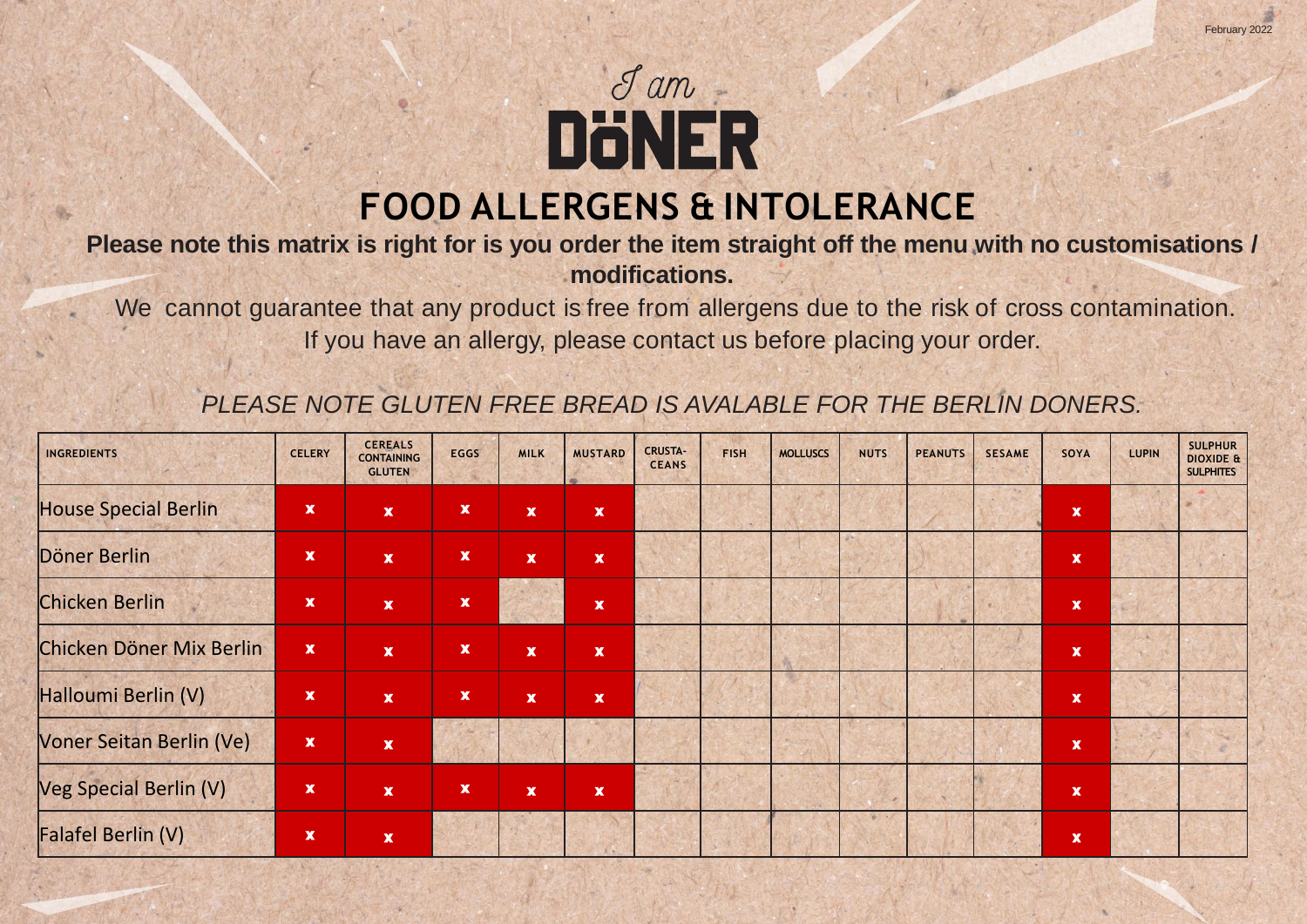

Each ingredient is listed separately showing the allergens it contains. We cannot guarantee that any product is free from allergens due to the risk of cross contamination. If you have an allergy, please contact us before placing your order.

| <b>INGREDIENTS</b>                             | <b>CELERY</b>             | <b>CEREALS</b><br><b>CONTAINING</b><br><b>GLUTEN</b> | <b>EGGS</b>        | <b>MILK</b>        | <b>MUSTARD</b>     | <b>CRUSTA-</b><br><b>CEANS</b> | <b>FISH</b> | <b>MOLLUSCS</b> | <b>NUTS</b> | <b>PEANUTS</b> | <b>SESAME</b> | SOYA               | LUPIN | <b>SULPHUR</b><br><b>DIOXIDE &amp;</b><br><b>SULPHITES</b> |
|------------------------------------------------|---------------------------|------------------------------------------------------|--------------------|--------------------|--------------------|--------------------------------|-------------|-----------------|-------------|----------------|---------------|--------------------|-------|------------------------------------------------------------|
| <b>House Special Rice Bowl</b>                 | $\mathbf x$               | $\mathbf x$                                          | $\pmb{\mathsf{x}}$ | $\pmb{\mathsf{x}}$ | $\mathbf x$        |                                |             |                 |             |                |               | $\mathbf x$        |       |                                                            |
| Döner Rice Bowl                                | $\mathbf x$               | $\mathbf x$                                          | $\mathbf x$        | $\mathbf x$        | $\pmb{\mathsf{x}}$ |                                |             |                 |             |                |               | $\mathbf x$        |       |                                                            |
| <b>Chicken Rice Bowl</b>                       | $\boldsymbol{\mathsf{X}}$ | $\mathbf x$                                          | $\pmb{\mathsf{x}}$ | $\mathbf x$        | $\mathbf x$        |                                |             |                 |             |                |               | $\mathbf x$        |       |                                                            |
| Chicken Döner Mix Rice<br>Bowl                 | $\mathbf x$               | $\mathbf{x}$                                         | $\mathbf x$        | $\mathbf x$        | $\pmb{\mathsf{x}}$ |                                |             |                 |             |                |               | $\pmb{\mathsf{x}}$ |       |                                                            |
| Halloumi Rice Bowl (V)                         | $\pmb{\mathsf{x}}$        |                                                      | $\pmb{\mathsf{x}}$ | $\pmb{\mathsf{x}}$ | $\pmb{\mathsf{x}}$ |                                |             |                 |             |                |               | $\pmb{\mathsf{x}}$ |       |                                                            |
| <b>Voner Seitan Rice Bowl</b><br>( <b>Ve</b> ) | $\boldsymbol{\mathsf{X}}$ | $\mathbf x$                                          | 瘢                  |                    |                    |                                |             |                 |             |                |               | $\mathbf x$        |       |                                                            |
| Veg Special Rice Bowl (V)                      | $\mathbf x$               | $\mathbf{x}$                                         | $\pmb{\mathsf{x}}$ | $\mathbf x$        | $\mathbf x$        |                                |             |                 |             |                |               | $\mathbf x$        |       |                                                            |
| <b>Falafel Rice Bowl (V)</b>                   | $\mathbf x$               |                                                      |                    |                    |                    |                                |             |                 |             |                |               | $\pmb{\mathsf{x}}$ |       |                                                            |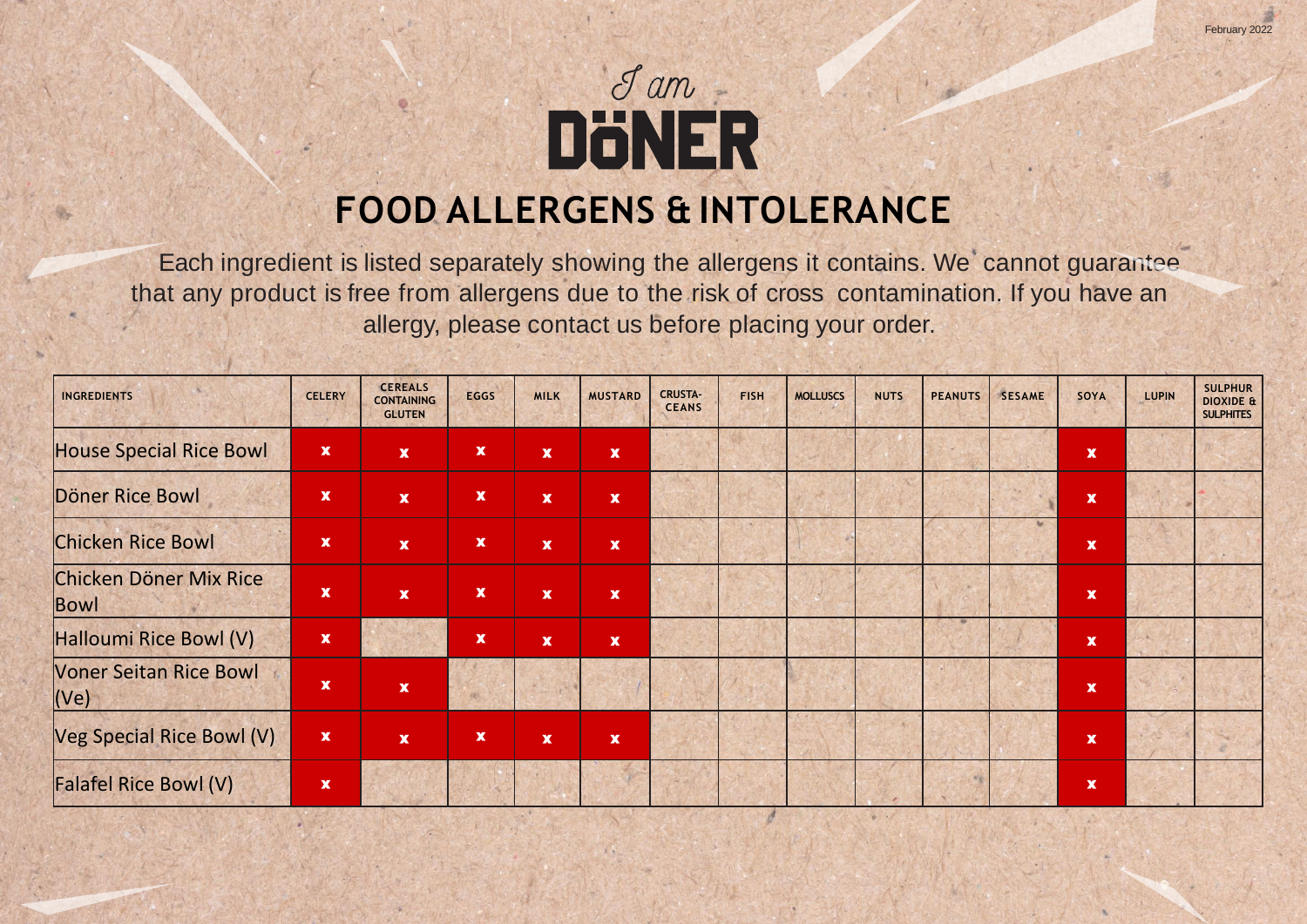

Each ingredient is listed separately showing the allergens it contains. We cannot guarantee that any product is free from allergens due to the risk of cross contamination. If you have an allergy, please contact us before placing your order.

| <b>INGREDIENTS</b>                    | <b>CELERY</b>             | <b>CEREALS</b><br><b>CONTAINING</b><br><b>GLUTEN</b> | <b>EGGS</b>        | <b>MILK</b>               | <b>MUSTARD</b>            | <b>CRUSTA-</b><br><b>CEANS</b> | <b>FISH</b> | <b>MOLLUSCS</b> | <b>NUTS</b> | <b>PEANUTS</b> | <b>SESAME</b> | SOYA                      | LUPIN | <b>SULPHUR</b><br><b>DIOXIDE &amp;</b><br><b>SULPHITES</b> |
|---------------------------------------|---------------------------|------------------------------------------------------|--------------------|---------------------------|---------------------------|--------------------------------|-------------|-----------------|-------------|----------------|---------------|---------------------------|-------|------------------------------------------------------------|
| <b>House Special Salad Box</b>        | $\pmb{\mathsf{x}}$        | $\mathbf{x}$                                         | $\pmb{\mathsf{x}}$ | $\boldsymbol{\mathsf{x}}$ | $\mathbf x$               |                                |             |                 |             |                |               | $\pmb{\mathsf{x}}$        |       |                                                            |
| Döner Salad Box                       | $\pmb{\mathsf{x}}$        | $\mathbf{x}$                                         | $\pmb{\mathsf{x}}$ | $\mathbf{x}$              | $\mathbf x$               |                                |             |                 |             |                |               | $\pmb{\mathsf{x}}$        |       |                                                            |
| <b>Chicken Salad Box</b>              | $\mathbf x$               | $\mathbf{x}$                                         | $\pmb{\mathsf{x}}$ |                           | $\boldsymbol{\mathsf{X}}$ |                                |             |                 |             |                |               | $\mathbf x$               |       |                                                            |
| Chicken Döner Mix Salad<br>Box        | $\boldsymbol{\mathsf{x}}$ | $\mathbf{x}$                                         | $\pmb{\mathsf{x}}$ | $\pmb{\mathsf{x}}$        | $\mathbf x$               |                                |             |                 |             |                |               | $\mathbf{x}$              |       |                                                            |
| Halloumi Salad Box (V)                | $\pmb{\mathsf{x}}$        |                                                      | $\mathbf x$        | $\mathbf x$               | $\mathbf x$               |                                |             |                 |             | <b>SE</b>      |               | $\mathbf x$               |       |                                                            |
| <b>Voner Seitan Salad Box</b><br>(Ve) | $\boldsymbol{\mathsf{x}}$ | $\mathbf x$                                          |                    |                           |                           |                                |             |                 |             |                |               | $\pmb{\mathsf{x}}$        |       |                                                            |
| Veg Special Salad Box (V)             | $\pmb{\mathsf{x}}$        | $\mathbf{x}$                                         | $\pmb{\mathsf{x}}$ | $\mathbf x$               | $\pmb{\mathsf{x}}$        |                                |             |                 |             |                |               | $\pmb{\mathsf{x}}$        |       |                                                            |
| <b>Falafel Salad Box (V)</b>          | $\mathbf x$               |                                                      |                    |                           |                           |                                |             |                 |             | 书店             |               | $\boldsymbol{\mathsf{X}}$ |       |                                                            |